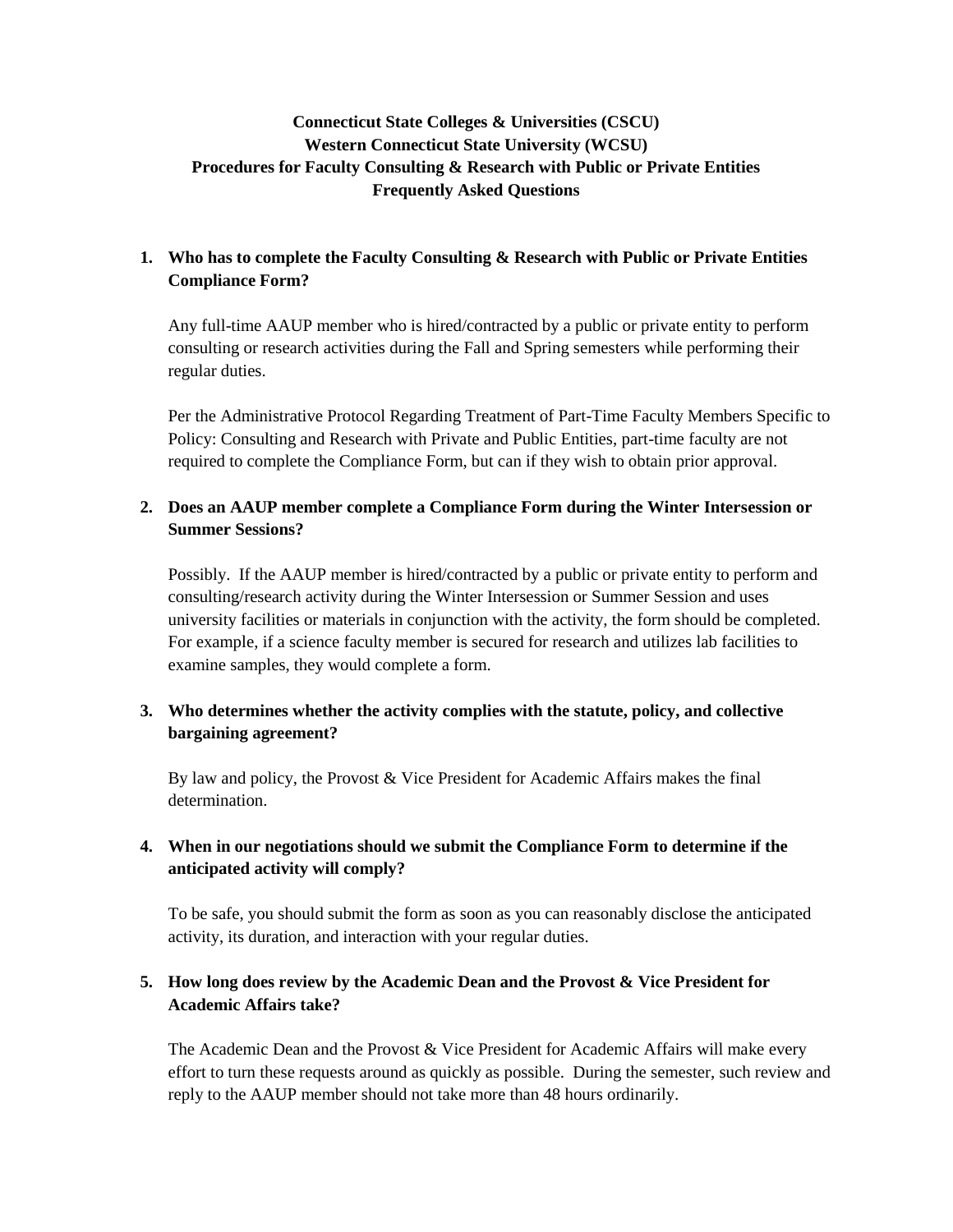## **6. Is there an appeal process if the Academic Dean and the Provost & Vice President for Academic Affairs determines my expected activity does not comply with the statute or policy?**

No. However, if you believe the determination in some way violated the collective bargaining agreement, you may file a grievance.

**7. Are there any consequences if the activity is not endorsed by the Academic Dean and Provost & Vice President for Academic Affairs and the AAUP member proceeds with the consulting and/or research activity?**

Yes. Such a disregard for the direction of the Academic Dean and the Provost & Vice President for Academic Affairs will result in a referral to the Human Resources department to determine if an Article 16 disciplinary process should be initiated.

#### **8. If I am hired to review a textbook, should I complete the compliance form?**

Yes, if you are receiving compensation for this activity and such review occurs during a period when you are teaching.

### **9. What if I am writing a textbook?**

Yes, if you are receiving compensation for this activity and such review occurs during a period when you are teaching.

#### **10. What if I receive an advance for writing a textbook?**

Yes, if you are receiving compensation for this activity and such review occurs during a period when you are teaching.

#### **11. What if I do not receive an advance?**

If there is a chance that you will ultimately be compensated for this activity, you must disclose it.

#### **12. If I have my own business, should it be reported?**

Possibly. If your business has no relation to your academic or faculty responsibilities and does not involve the use of university property, you do not need to report the business activity. (Note that faculty members may not make use of university property to engage in a business that has no relation to their academic or faculty responsibilities.) If the business is related to your academic or faculty responsibilities, you will need to report the business. The following examples illustrate the two situations. First, if you are a history professor and own an ice cream shop that has no relation to your activities as a faculty member, such a business does not need to be disclosed. Second, if you are an accounting professor and you own a CPA firm that performs accounting activities throughout the academic year, you should disclose this information.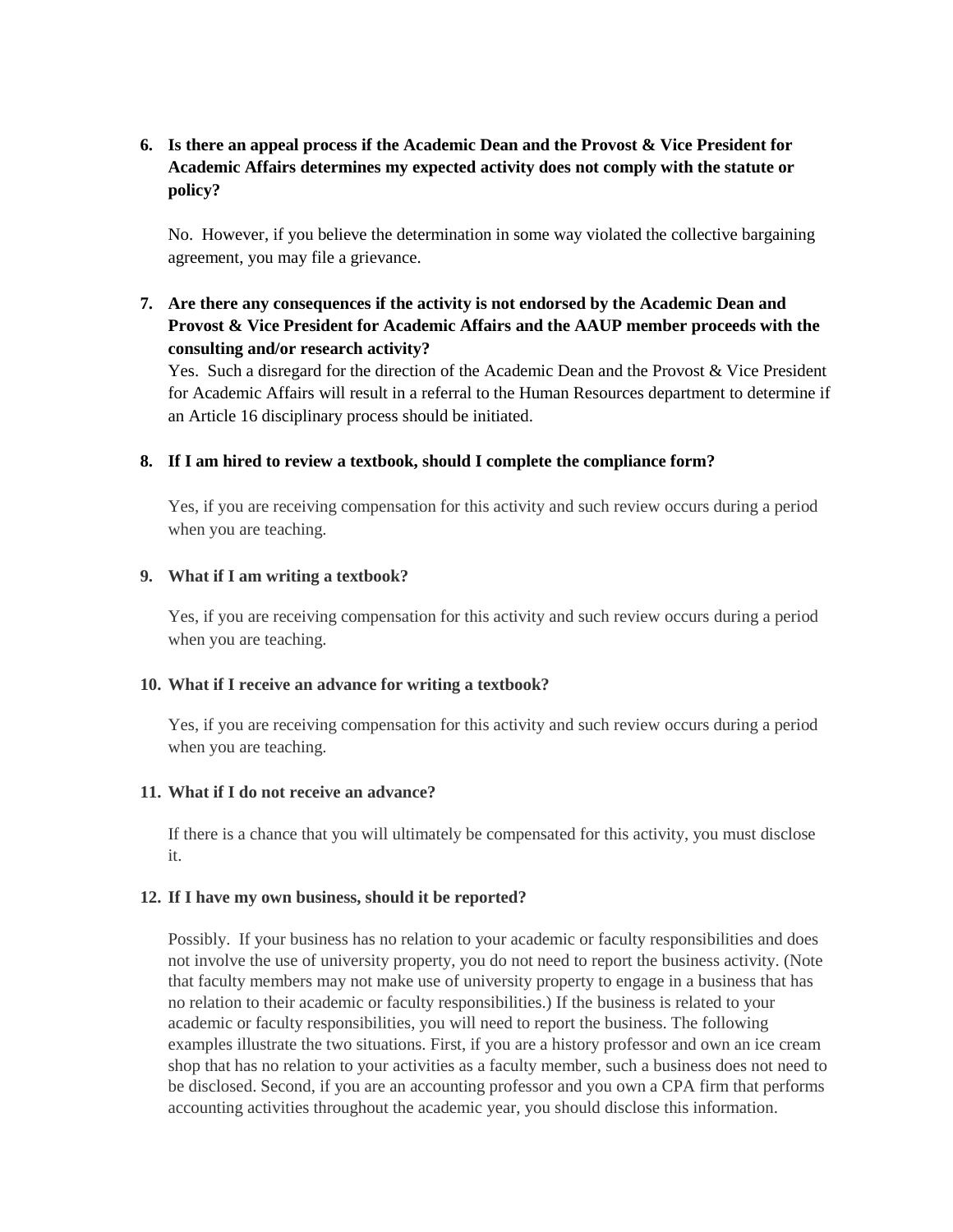### **13. What if I have an occasional opportunity to consult with a number of clients? How do I report that?**

Report the anticipated dates/scope of such an engagement for the present academic year. Report again during the following academic year if you anticipate an additional engagement.

### **14. Do I need to disclose if I am receiving an NSF grant?**

Possibly. If the grant is administered by the CSCU, you do not need to disclose the grant since we already have approved such activity. If you have the grant through an institution not affiliated with CSCU, you must disclose the activity.

### **15. Do I need to disclose if I am receiving a grant and the grant is being administered through my university or another CSCU institution?**

No, if the grant is administered by the CSCU, you do not need to disclose the grant since we already have approved such activity.

#### **16. Do I need to submit a Compliance Form when receiving reimbursement from grants?**

Yes, unless the grant is being administered through the university and the reimbursement check comes from the state.

### **17. Do I need to complete the Compliance Form if I am hired by another Connecticut public higher education institution (UConn or CSCU) or an executive branch agency to perform research or consulting services?**

Not this form. However, you must have on file a fully executed Dual Employment Request Form and (if teaching) an External Teaching Form with the Human Resources Department.

### **18. If I am asked to teach a course at another university during the regular semester, do I need to complete the Compliance Form?**

Not this form. However, you **MUST** file an External Teaching Form and receive approval for outside teaching pursuant to Article 10.13 of the collective bargaining agreement. This must be done whether at a Connecticut public higher education institution or at any other institution.

### **19. What if I am engaged in an outside activity that is not covered by this policy but requires me to spend a considerable amount of time each week at such activity?**

It is important to note that the collective bargaining agreement is very clear on this matter. Your primary responsibility is to the university and your students. If it is determined that any outside activity interferes with your ability to fulfill your obligations to your university and/or the students, the university may direct you to cease such activity.